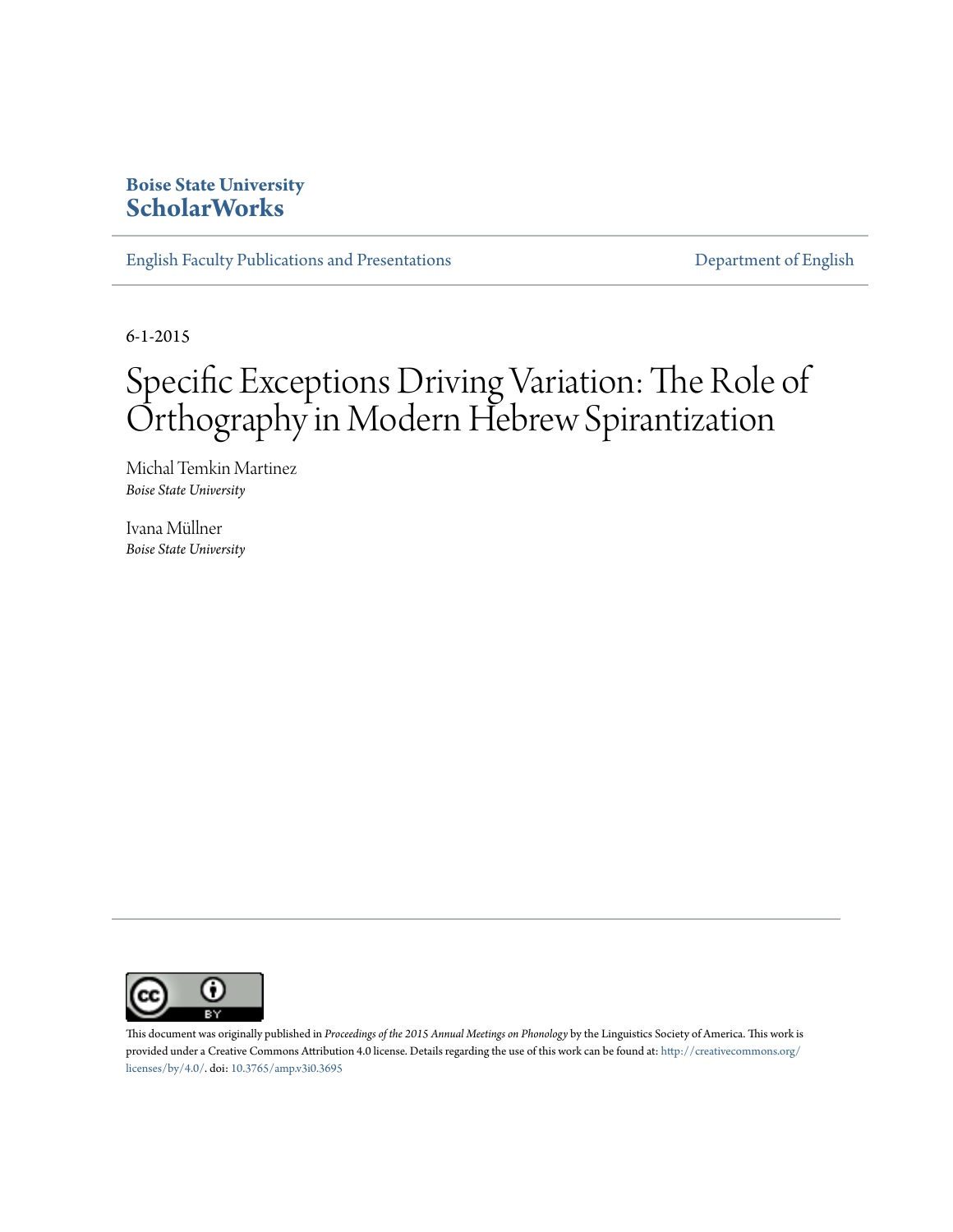## **Specific Exceptions Driving Variation: The Role of Orthography in Modern Hebrew Spirantization**

Michal Temkin Martínez and Ivana Müllner\* *Boise State University*

#### **1 Introduction**

This paper reports results from a production experiment examining the patterns of variation in the morphophonemic alternations present in spirantization in Modern Hebrew, a phenomenon to which there are many exceptions and diverse levels of variation. Real and nonce verbs were used to elicit variation in a sentence completion task as a follow-up to a perception experiment (Temkin Martínez 2010) which found gradient levels of acceptability in variation due to the presence of exceptionality. The diverse patterns of variation indicate that not all exceptions affect the same level of variation in alternation. Results of the current study suggest that levels of gradience are linked to the presence or absence of multiple orthographic representations for each of the segments involved. An Optimality Theoretic (OT) account modifying a combined model of set-indexation (Pater 2000) and Stochastic OT (Boersma 1998; Boersma & Hayes 2001; Hayes & Londe 2006; Hayes & MacEachern 1998; Zuraw 2000) presented in Temkin Martínez (2010) is provided to account for the alternation patterns in nonce verbs.

**1.1** *Modern Hebrew Spirantization* Spirantization is a phenomenon that can be traced backto older forms of Hebrew, such as Tiberian Hebrew (TH). In Modern Hebrew (MH), this phenomenon is characterized by the alternation of the stops [p], [b], and [k] with their fricative counterparts [f], [v], and [χ]. As seen in the spirantization distribution in (1), fricatives generally occur in post-vocalic position and stops occur elsewhere.

#### (1) Spirantization distribution in MH

|                   | Root <sup>1</sup> | Infinitive               | 3 <sup>rd</sup> Person Sg.Past.m. | Gloss      |
|-------------------|-------------------|--------------------------|-----------------------------------|------------|
| $[p] \sim [f]$    | $'$ pg  $'$       | $\left[\right]$          | $\lfloor$ pagas                   | to meet'   |
| $[b] \sim [v]$    | /bgd/             | [livgod]                 | [bagad]                           | to betray' |
| $[k] \sim [\chi]$ | ktb/              | $\lceil$ liytov $\rceil$ | [katav]                           | to write'  |

In MH, there are some exceptions to spirantization. These exceptions include non-alternating [p], [b], [k], [f], [v], and [χ], which can result in stops occurring in post-vocalic position or in fricatives elsewhere. These non-alternating segments did not participate in the spirantization distribution in older forms of Hebrew due to their status as underlying spirants, emphatic stops, or geminates which did not undergo spirantization. Borrowings may also exhibit exceptional, non-alternating segments. In MH, to historical sound changes, these exceptional segments are acoustically identical to their alternating counterparts. In some cases, however, the distinction between alternating and non-alternating segments is encoded orthographically in MH. Specifically, exceptional  $/k/$  ( $\lt^*$ q),  $/\chi$  ( $\lt^*$ h), and  $/\nu$  ( $\lt^*$ w) are represented by a

 

<sup>\*</sup> The authors wish to thank the audience at the 2015 Annual Meeting on Phonology, and to Revital Zilonka for her help with stimuli for the experiment. The study was supported by the Boise State University College of Arts and Sciences and the English Department.

<sup>&</sup>lt;sup>1</sup> No claim is being made here as to whether the UR of spirantized segments is a stop or fricative.

<sup>© 2016</sup> Michal Temkin Martínez and Ivana Müllner

Proceedings of *AMP 2015*

Completed April 10, 2016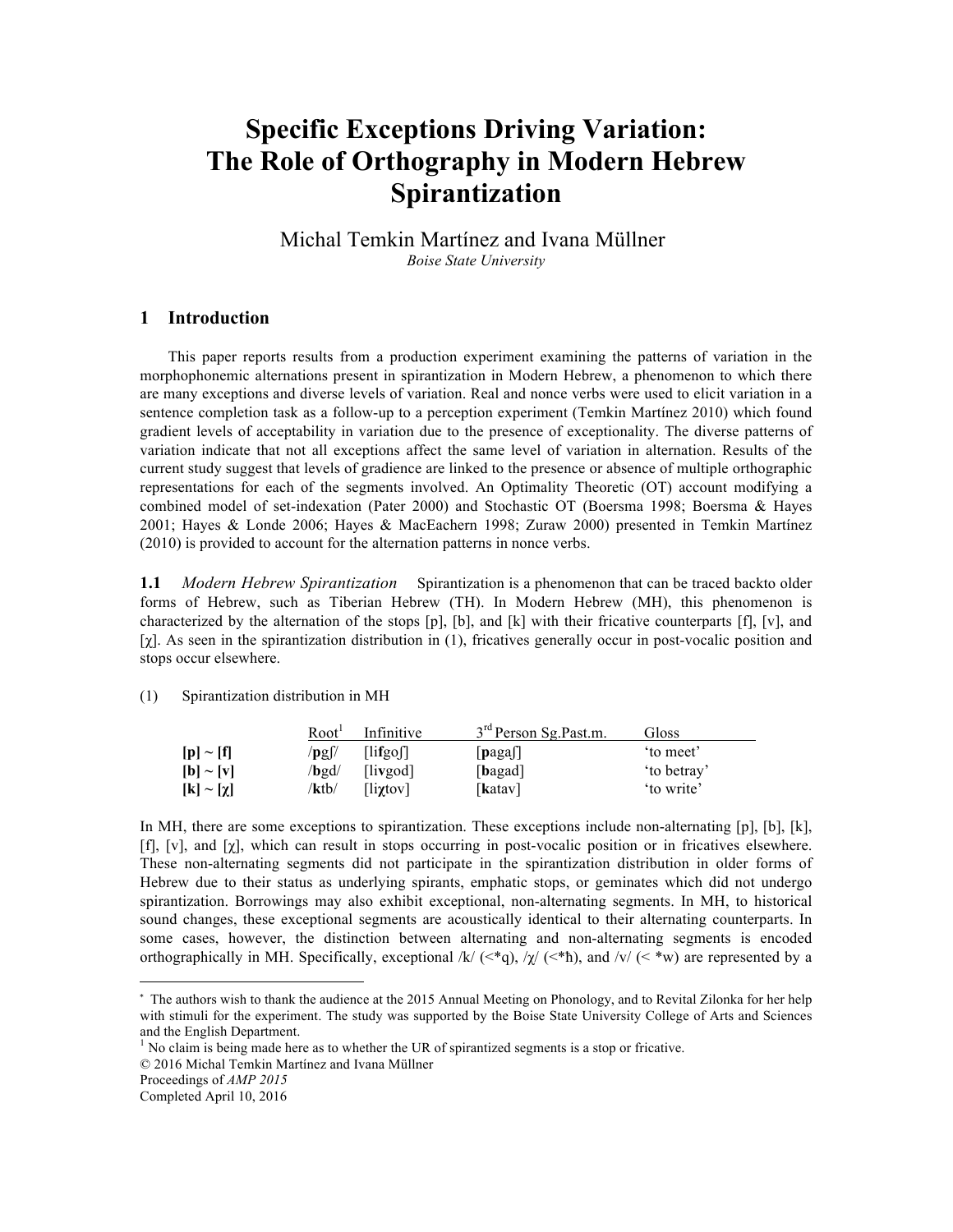different grapheme from alternating /k/ ([k]~[ $\chi$ ]) and /b/ ([b]~[v]). Conversely, all [p] and [f] sounds are represented with one grapheme regardless of their alternation or exceptionality. Examples of these phonological exceptions appear in (2). A full description of the orthographic representations of the sounds can be found later in (4).

(2) Examples of exceptions to spirantization in MH

|                      | Root                  | Infinitive                   | 3 <sup>rd</sup> Person Sg.Past.M. | Gloss        |
|----------------------|-----------------------|------------------------------|-----------------------------------|--------------|
| $ V  \leq$ *w $ V $  | $/ \mathbf{v}$ tr $/$ | llevater l                   | $\lceil$ viter $\rceil$ (*biter)  | 'to give up' |
| $ {\bf k}  \leq$ *g) | /kr?/                 | [likro] $(*$ li $\gamma$ ro) | <b>Ikaral</b>                     | to read'     |

Variation in alternating segments has also been reported in the literature (Schwartzwald 1981, Adam 2002, Temkin Martínez 2010). This variation is characterized by segments that normally do conform to the spirantization distribution in (1) surfacing as stops where fricatives are expected or as fricatives where stops are expected, as illustrated by the bolded segments in the acceptable variants in (3).

(3) Variation in MH spirantization

|     | Root  | Expected          | Acceptable Variant | Gloss        |
|-----|-------|-------------------|--------------------|--------------|
| /b/ | /kbr/ | [lik <b>b</b> or] | [likvor]           | to bury'     |
| /k/ | /ksh/ | <i>ie</i> yase    | [jekase]           | 'will cover' |

Adam (2002) claims that this variation is due to the presence of non-alternation (or exceptions) in the language, characterizing it as free variation resulting from a "conflict [which] entails a competition between two grammars: one which allows alternation and one which blocks it." In Temkin Martínez (2010), an acceptability-rating task illustrated that variation is indeed acceptable in alternating segments, but the expected allophone had a much higher rate of acceptability than the acceptable variant. Additional preference patterns illustrated that variation was deemed more acceptable in post-consonantal position than in word-initial or post-vocalic positions, and that there was no overall preference for stops or fricatives.

Since some of the exceptionality in MH is driven by sound mergers from older forms of the language, non-alternation is sometimes encoded in the orthography. Namely, the merged non-alternating segments [v]  $(\leq^*w)$  and  $[\gamma]$  ( $\leq^*h$ ) and  $[\kappa]$  ( $\leq^*g$ ) are represented with a different grapheme than are alternating /k/ and  $/b/$ , while the degeminated non-alternating stops [k], [p], and [b] are not.<sup>2</sup> Consequently, the voiceless labials are represented by only one grapheme, regardless of whether they alternate or are exceptional, whereas the voiced labial fricative is represented differently from its exceptional stop and alternating counterparts, and the dorsals are represented with three graphemes – one for the alternating segment, and two distinct graphemes for the exceptional segments. This is illustrated in (4). Note that the descriptions of non-alternating segments that have different orthographic representations than their alternating counterparts are followed by an asterisk.

|              | <b>Alternating</b> | <b>Exceptional Stop</b>                                                         | <b>Exceptional Fricative</b>                                                   |
|--------------|--------------------|---------------------------------------------------------------------------------|--------------------------------------------------------------------------------|
| [p]/[f]      | Ð                  | - geminate and non-alt.<br>paradigms                                            | $\sigma$ [f] in borrowings, less frequent<br>than other exceptional fricatives |
| [b]/[v]      |                    | $\Box$ - geminate and non-alt.<br>paradigms                                     | from TH [v], also in borrowings<br>$(i.e. / vtr/ in (2))$ *                    |
| $[k]/[\chi]$ |                    | $\bar{p}$ from TH [q] (i.e. /kr?/ (2))*<br>- geminate and non-alt.<br>paradigms | $\pi$ from TH [ $\hbar$ ], also in<br>borrowings*                              |

#### (4) Written representations for segments

 

 $2<sup>2</sup>$  In cases of ambiguity, these are sometimes represented orthographically with a small diacritic inside the grapheme but not with a different grapheme.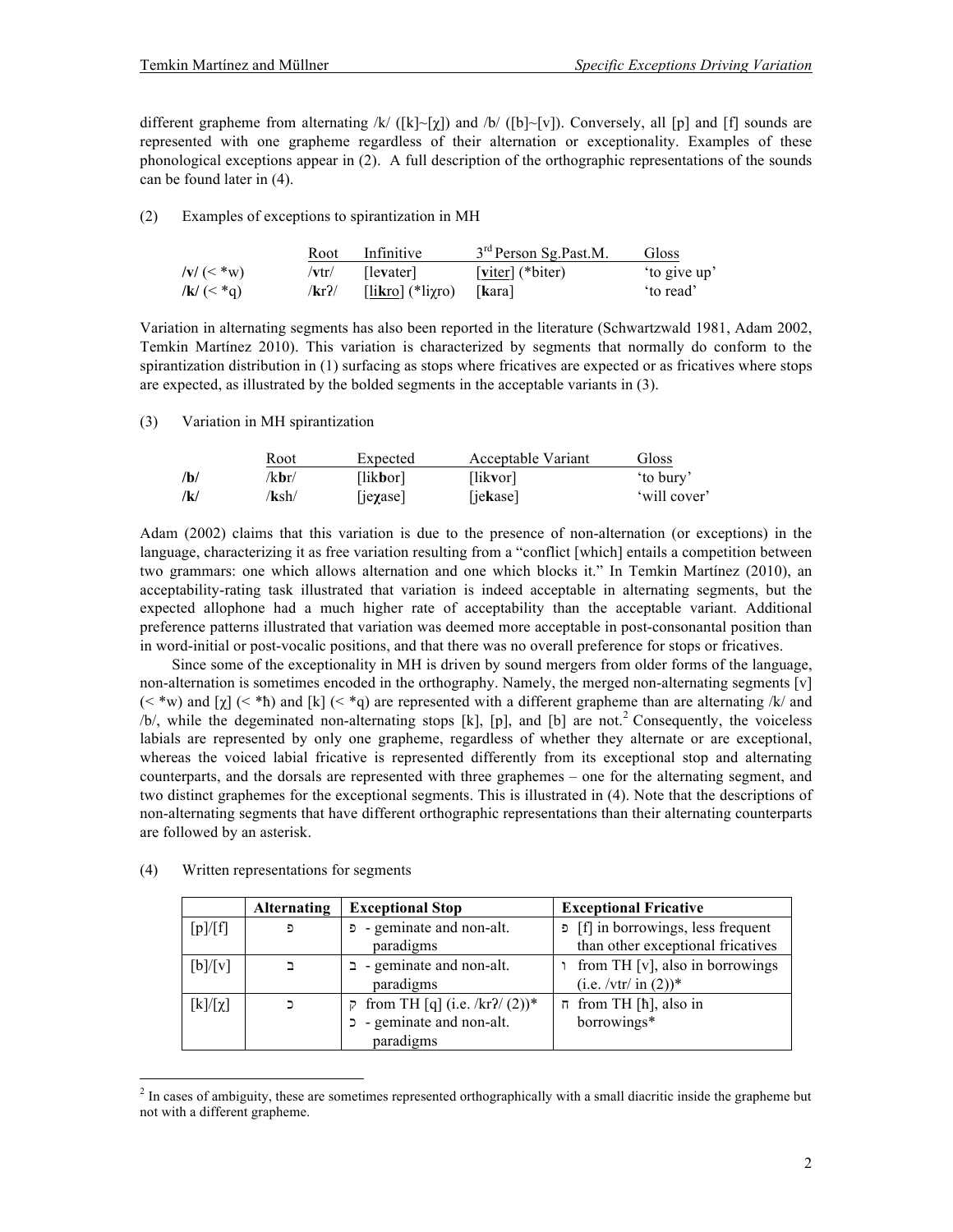The experiment in the present study utilizes these orthographic distinctions in order to identify speakers' underlying representation of a certain segment in nonce words. In addition to verifying the production of real verbs, this experiment also examines alternation patterns and spelling choices of nonce verbs to determine variation in production patterns.

**1.2** *Aims and hypotheses of the present study* The experiment described here looks at speakers' production patterns, especially when presented with novel verbs. Namely, we examine whether production patterns of real verbs match those found in the perception experiment in Temkin Martinez (2010), and whether patterns of variation in segments in nonce verbs are uniform or gradient.

In real verbs, we hypothesize that patterns of variation in alternation of the segment will match those found in Temkin Martínez (2010). Specifically, (A) variation in alternating forms should be greater than in exceptional forms, and (B) variation should be higher in post-consonantal position than word-initially and post-vocalically.

In nonce words, we examined patterns of alternation in participants' production and whether the alternation patterns matched their selection of an orthographic representation for the root. Following the patterns of real verbs, we assumed that variation would be more acceptable in alternating segments than in non-alternating segments. We therefore hypothesized that (A) when participants opted to alternate, they would prefer to represent the segment with the grapheme associated with alternation. Additionally, we hypothesized that (B) nonce words produced with non-alternation would be written as either containing the grapheme representing the alternating segment or the one representing the exceptional segment corresponding to the sound produced. Because of the fact that the dorsals can be represented by three different graphemes – one for the alternating segment, one for the non-alternating stop, and one for the nonalternating fricative – we hypothesized that (C) upon hearing [k] or [ $\chi$ ], participants would be least likely to produce an alternating segment. Finally, following Temkin Martínez (2010), we hypothesized that (D) segments in nonce verbs would be least likely to alternate when they were produced in post-consonantal position.

#### **2 Methodology**

 

Data for the current production study was collected in a sentence-completion task in Israel over a tenday period, mainly in the Tel Aviv area. Participants were presented with recorded sentences containing a verb inflected for one tense and had to complete a second sentence using the same verb with a different inflection. The different inflections resulted in a different word position for the target segment in question, allowing for the choice to alternate. For sentences in which the target verb was a nonce word, in addition to performing the sentence-completion task, participants were asked to write down their perceived spelling of the nonce root. This allowed for the comparison of participants' choice of alternation or non-alternation in the production of the nonce verb with their choice of its orthographic representation.

**2.1** *Stimuli* Stimuli for the experiment contained words formed from 44 real and 32 nonce verb roots. These roots contained the segments in question ([p], [b], [k], [f], [v], and [ $\chi$ ]) in either root-initial or rootmedial position, and each root was inflected for two tenses, requiring the segment to appear in two distinct word positions. Segments in root-initial position appeared in word-initial and post-vocalic positions, while those in root-medial position appeared in post-vocalic or post-consonantal positions. Using two morphological templates,<sup>3</sup> eight filler nonce roots containing only sounds not affected by spirantization ([d], [r], [l], etc.) were also inflected and included, for a total of 168 tokens (88 reals, 64 nonce, and 16 fillers).

In order to compare the perception and production patters of the real verbs, tokens in the production study were identical to those used in the 2010 study. Tokens were divided into two lists, each containing

<sup>&</sup>lt;sup>3</sup> In Hebrew verb morphology, triconsonantal roots may be plugged into one of seven available morphological templates, or binyanim. Each inflection and template requires the addition of different vowels and affixes to form a lexical item. The two morphological templates in the filler nonce roots matched the templates of the other tokens in the experiment (PA'AL and PI'EL).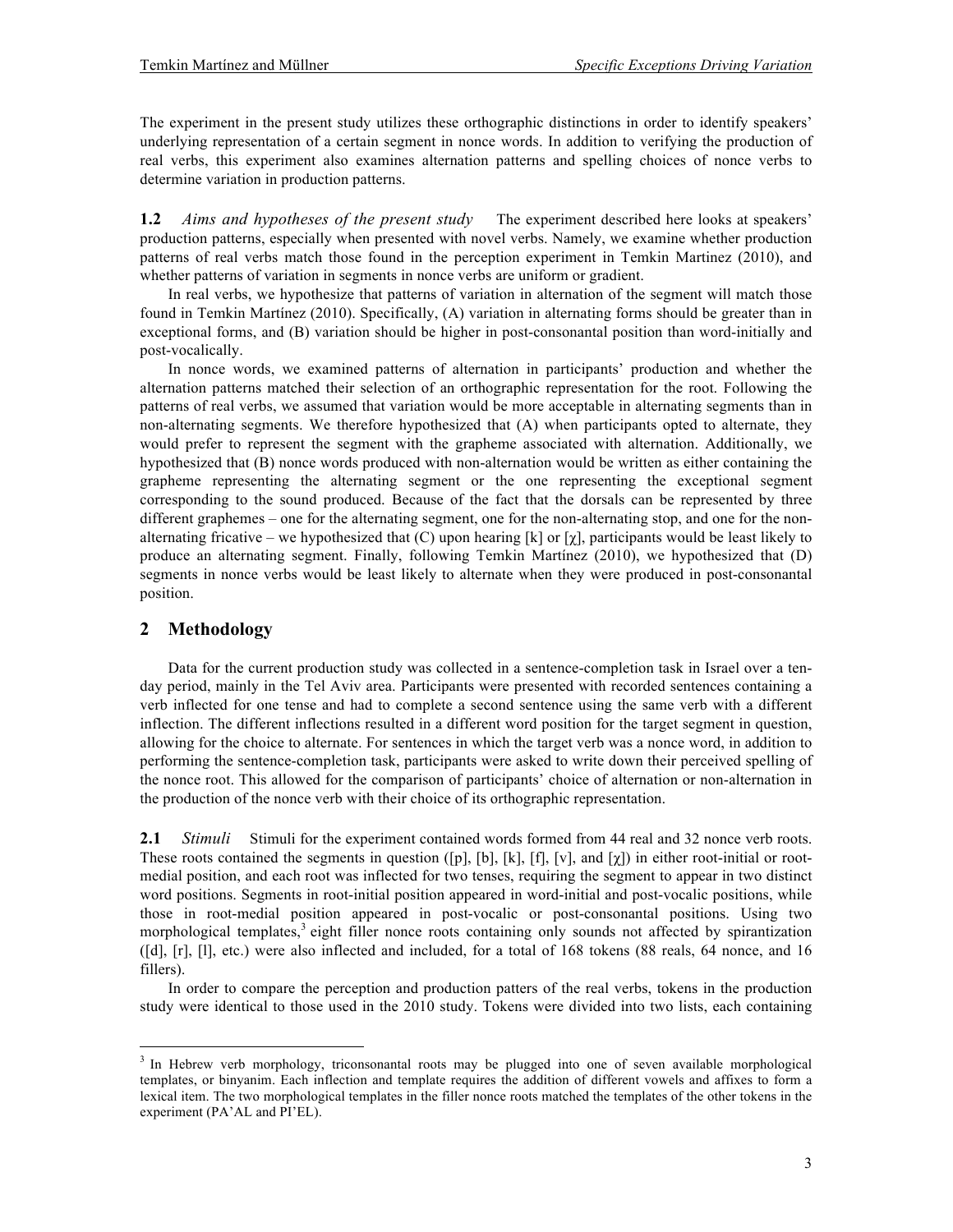two of the four target forms of the nonce verbs. Most nonce verbs were presented twice per list, with one inflection in Template 1 (PI'EL) and another in Template 2 (PA'AL). This allowed for two tokens per root per participant. The target inflections of these two tokens had the same tense (either past or infinitive) so as not to prime participants with a previously heard pronunciation of the inflected root. The other list contained the same nonce verb with the opposite target inflection. Each list contained a total of 84 randomized tokens. Nonce tokens containing the target segment in root-medial position were only inflected in Template 2. This is because such root-medial segments were historically geminated in Template 1, deeming them non-alternating segments in MH.

Nonce verbs in the sentences heard by participants were inflected according to the spirantization distribution in (1) – with word-initial and post-consonantal stops and post-vocalic fricative – making it impossible for participants to know whether the segment was alternating or exceptional. Sample inflections for nonce roots are given in (5).

| Segment  | Root  | Template 1 (PI'EL) |            | Template 2 (PA'AL) |                          |
|----------|-------|--------------------|------------|--------------------|--------------------------|
| Pair     |       | Past               | Infinitive | Past               | Infinitive               |
| $k/\chi$ | /krl/ | [kirel]            | [leyarel]  | [karal]            | $[i\gamma_{\text{rel}}]$ |
| b/v      | /bgl/ | [bigel]            | [levagel]  | [bagal]            | [livgol]                 |

(5) Sample inflections for nonce roots

In preparation for the sentence-completion task, target words (both real and nonce) were inserted into carrier sentence pairs. Each pair contained a verb in the first sentence, but lacked the verb at the end of the second sentence. Crucially, the tenses in the two sentences in each pair were arranged such that the target segment's position would be different in the first and second sentences. Therefore, participants' realizations of each target segment would indicate whether they perceived it as alternating or exceptional. A sample sentence pair appears in (6). Participants were asked to listen to the first sentence and then complete the second one with the correct form of the verb.

(6) Sample target sentence

 

| [dani                       | ohev levagel |                                                                       | dvarim, amru li |  | fe?etmol                             | hu |
|-----------------------------|--------------|-----------------------------------------------------------------------|-----------------|--|--------------------------------------|----|
| Danny loves to <i>NONCE</i> |              |                                                                       |                 |  | things. Told to me that vesterday he |    |
|                             |              | 'Danny loves to <i>NONCE</i> things. I've been told that yesterday he |                 |  |                                      |    |

**2.2** *Participants* Forty-eight native speakers of MH residing in Israel participated in the study. Only participants who indicated (on a demographic survey completed after the task) that Hebrew was both their first and home language were included in the analysis.<sup>4</sup> Twenty-nine female participants and 19 male participants, ranging in age from 22 to 46, were included in the study. All had at least a high school education, and some had advanced degrees.

**2.3** *Procedure* Participants were aurally presented with one sentence pair at a time. They were asked to complete the second sentence of each pair with the appropriate inflection of the verb provided in the first sentence. In sentences containing nonce verbs, participants were also asked to write down the perceived orthographic representation of the verb root, thus revealing whether their production of alternation or nonalternation matched the expected allophone of the underlying representation, provided in their writing. Participants were able to repeat sentences multiple times, and their oral responses were recorded using a Shure lapel microphone with a Zoom H4n audio recorder.

Audio files were coded by the two authors for inter-rater reliability. When participants offered two different oral responses to a single sentence pair, only the second response was used.

<sup>&</sup>lt;sup>4</sup> Of the 50 participants recruited, two had marked a language other than Hebrew as their first or home language. Those participants' responses were not included in the analysis.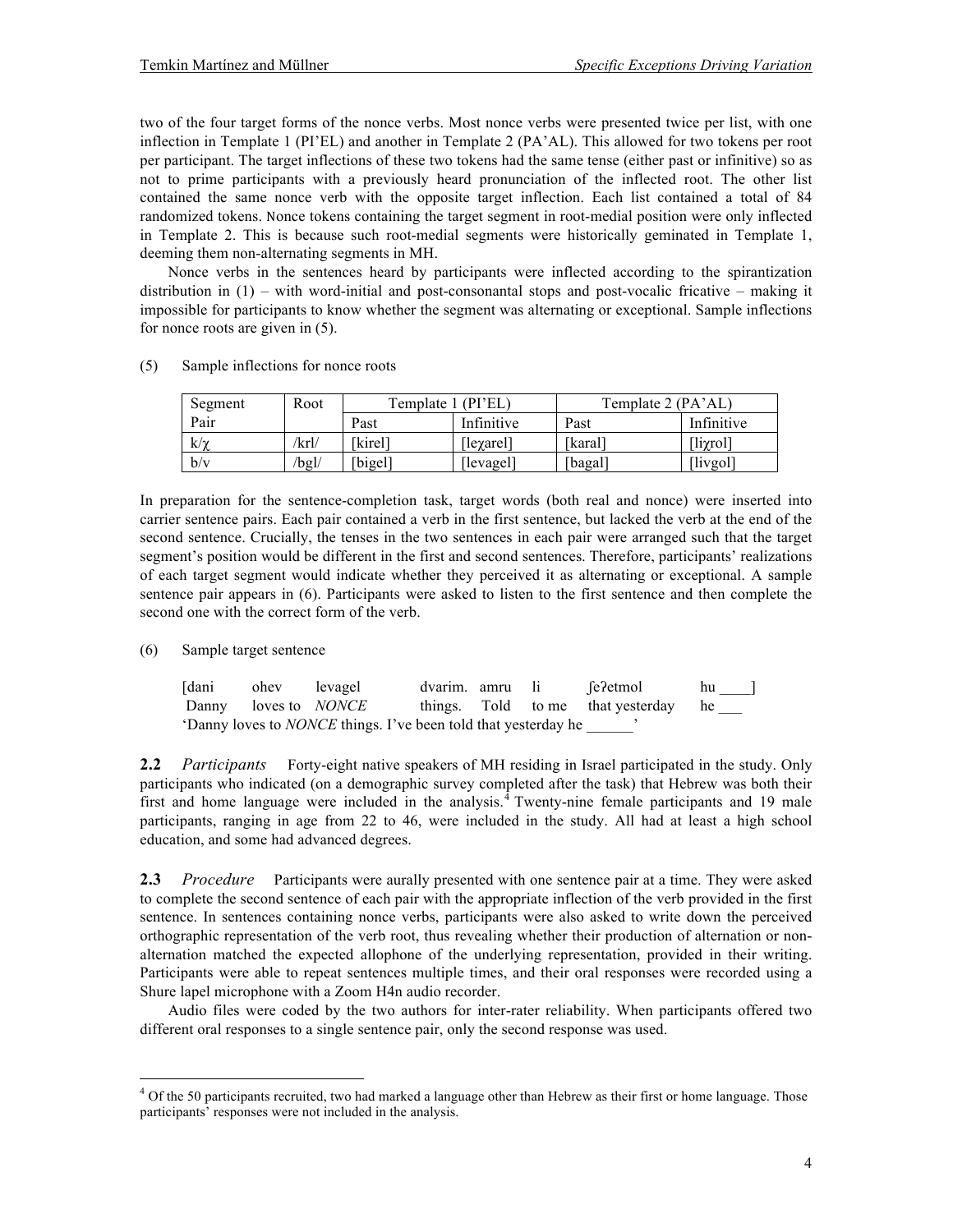#### **3 Results**

**3.1** *Real verbs* Our hypothesis for real verbs states that production patterns will match those in the perception experiment in Temkin Martínez (2010). This entails the following two claims: (A) variation in alternating segments should be higher than in exceptional segments, and (B) variation should be higher in post-consonantal position than in word-initial or post-vocalic position.

As seen in (7), variation in the production of alternating segments in real verbs was indeed higher than that of exceptional segments. In fact, a repeated measures ANOVA revealed a main effect of segment type  $(F(1, 48) = 934.552, p < .001)$  as well as a main effect of whether the allophone produced was the expected or variant allophone (F(1, 48) = 1991.804,  $p < .001$ ) and a significant interaction between the two factors  $(F(1, 48) = 571.322, p < .001)$ .



(7) Real verbs: variation in alternating vs. non-alternating segments

Following Temkin Martínez (2010), we also predicted higher levels of variation in post-consonantal position. In (8) and (9), we see that variation for the alternating segment in post-consonantal position drives significant difference between alternating and exceptional segments. For the alternating segments, a repeated measures ANOVA reveals a main effects of word position  $(F(1, 48) = 722.647$ ,  $p < .001$ ) and of whether the allophone produced was the expected or variant one  $(F(1, 48) = 1965.876, p < .001)$  as well as a significant interaction between the two  $(F(1, 48) = 63.489, p < .001)$ .

(8) Real Verbs: variation in alternating segments by word position



Unlike alternating segments, exceptional segments did not exhibit the same variation patterns across word positions. Rather, despite low levels of variation overall, higher variation in word-initial position seems to drive the main effects of word position for exceptional segments  $(F(1, 48) = 311.661, p < .001)$  and expected or variant allophone (F(1, 48) = 1948.776,  $p < .001$ ) as well as their significant interaction  $(F(1, 48) = 257.964, p < .001)$ . This is seen in (9).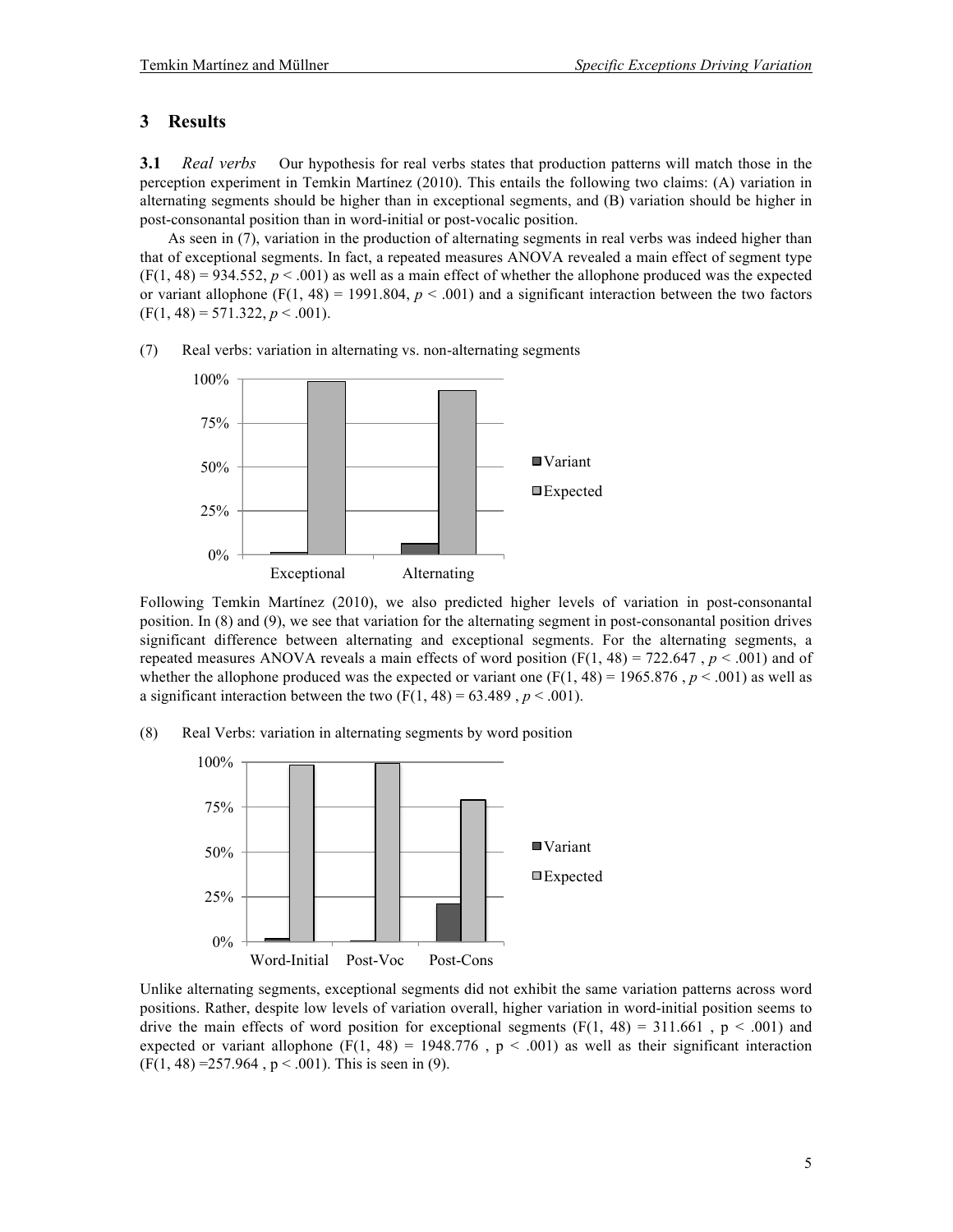

(9) Real verbs: variation in non-alternating segments by position

**3.2** *Nonce verbs* Recall that, in addition to the production of real verbs, participants were asked to produce nonce verbs in order to determine whether the pattern of variation of alternation transcended lexical items. In addition to production data, we also collected data on the participants' choices in orthographic representation of nonce verbs in order to analyze whether their production matched the behavior of the underlying segment they were considering. Therefore, variation would be represented by a mismatch between a participant's choice to alternate or not alternate and the orthographic representation (i.e. not alternating the segment in production but writing down the grapheme that corresponds with alternation).

One of the major claims of this study is that variation in alternation and exceptionality is influenced by the spelling of the word. In our hypothesis, we predicted that nonce words produced with alternation would be written exclusively as alternating segments (i.e. using the orthographic symbol associated with alternation) while nonce words that were produced with non-alternation would be written as either alternating or exceptional segments. Words produced with non-alternation and written as alternating (i.e. the spelling did not match pronunciation) were analyzed as evidence of variation since the speaker underlyingly perceived the segment as alternating but produced it without alternating.

In (10), we see a significant correlation between the production of an alternating segment and orthographic representation used by the participants  $(F(1, 48) = 1462.273, p < .001)$ . That is, when participants produced alternating segments, they overwhelmingly preferred using the grapheme associated with alternation. However, a different trend was observed in the production of non-alternating segments. While participants usually opted to use the grapheme associated with non-alternation, they also selected the grapheme associated with alternation in some cases. While there was no main effect of whether participants chose to alternate the segment  $(F(1, 48) = .045, p = .705)$ , there was a significant interaction between the choice to alternate and whether the spelling matched the alternation choice (F(1, 48) = 10.569,  $p = .002$ ).



(10) Nonce verbs: matching orthography to alternating vs. non-alternating production

Recall that we also sought to compare how different segments behaved in nonce verbs, focusing specifically on the segments that had multiple orthographic representations for the alternating and exceptional forms. Based on these orthographic patterns, we expected the highest preference for nonalternation in dorsals, and highest preferences for alternation in the voiceless labials. In (11), we see that upon hearing a dorsal (either the stop or fricative), participants opted to not alternate the segment.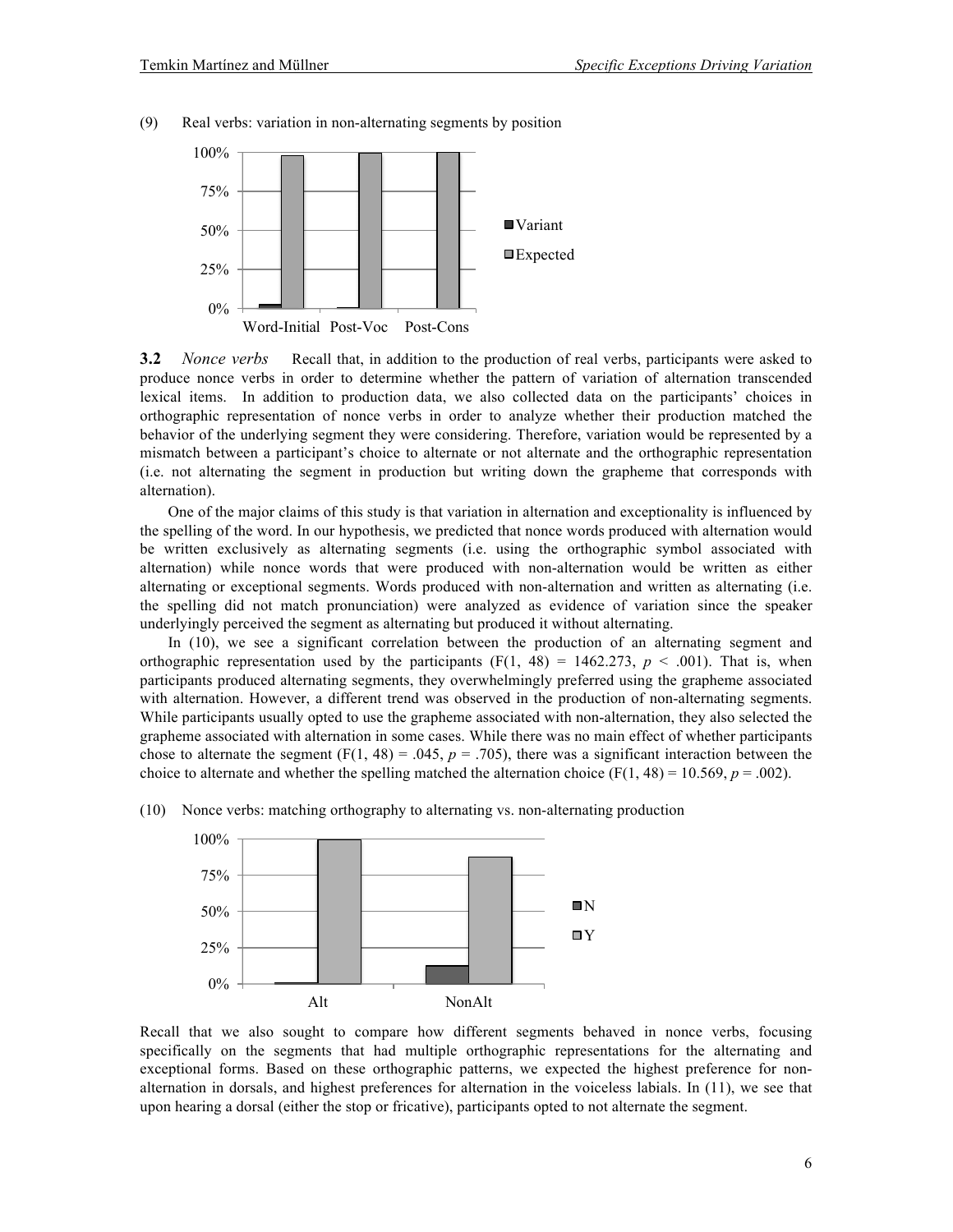Additionally, while there was still a preference for alternation upon hearing the voiced labial fricative (for which there is a non-alternating grapheme), the level of non-alternation produced by participants was significantly higher than the ones corresponding to the voiceless labials and the voiced labial stop for which there are no non-alternating graphemes (F(1, 44) = 20.448,  $p < .001$ ). Two post-hoc Tukey tests showed a significant difference in the means of [k] and  $[\chi]$  and those of [p], [f], [b] and [v] in both alternating and non-alternating allophones in nonce verbs.



(11) Nonce verbs: alternation across segments

This can be further explained by looking at the production of stops and fricatives in each position in each of the stop/fricative pairs. Looking at patterns of alternation based on the segment heard in the first sentence, in (12) we see that /b/ and /v/ pattern similarly to /p/ and /f/, following the spirantization distribution with a preference for word-initial stops, post-vocalic fricatives, and post-consonantal fricatives. However, the dorsals /k/ and / $\chi$ / pattern differently, exhibiting word-initial fricatives and post-vocalic stops – demonstrating a preference for non-alternation as predicted.



(12) Nonce verbs: fricative/stop distribution across positions and segments

Finally, examining word position effects, our hypothesis stated that preference for variation in nonce verbs should match the patterns seen in real verbs. Results in (13) show that alternation is preferred in wordinitial position and in post-vocalic position, but not in post-consonantal position. A repeated measures ANOVA reveals a main effect of position (F(1, 48) = 961.031,  $p < .001$ ) and a significant interaction between word-position and alternation  $(F(1, 48) = 32.095, p < .001)$ .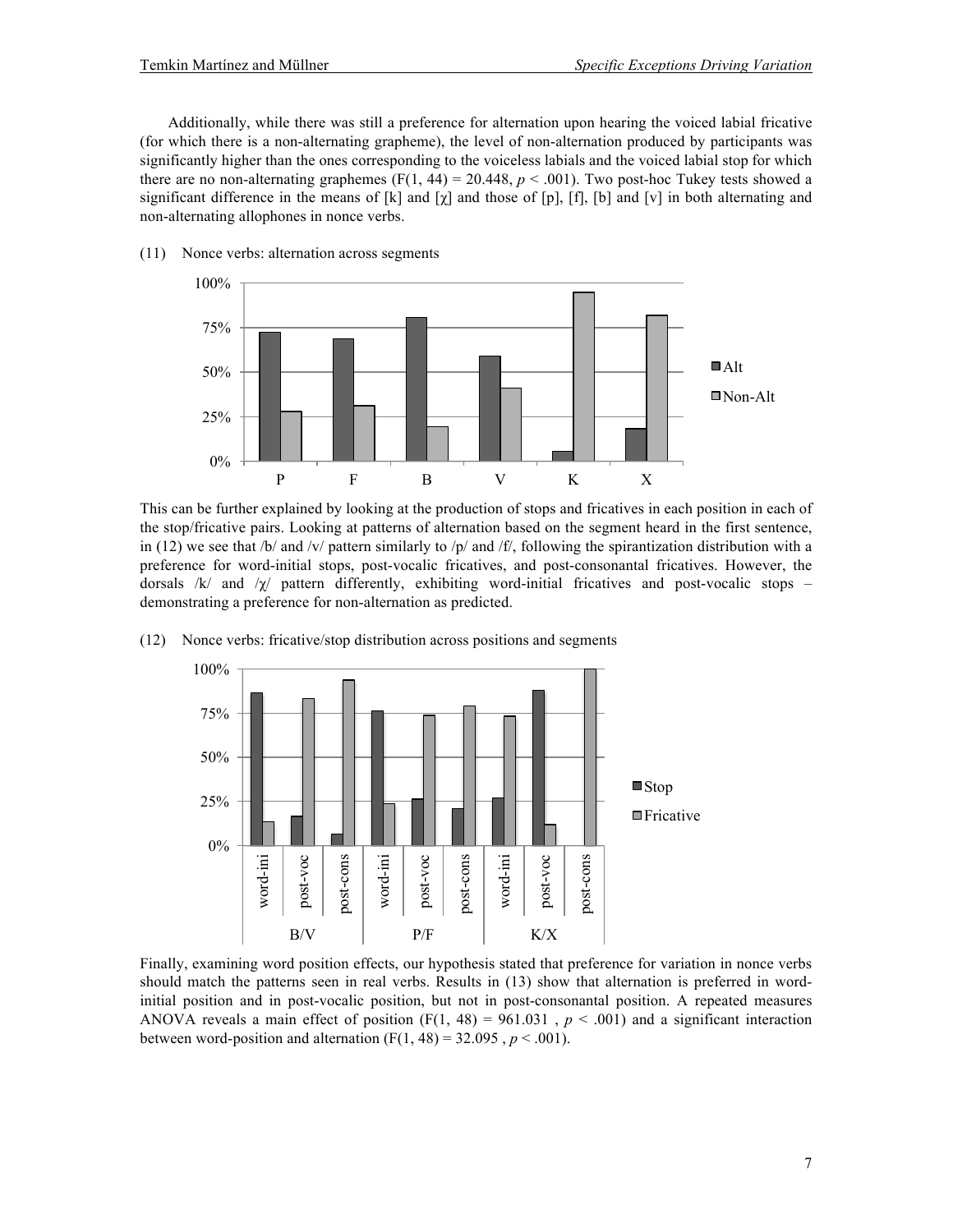

(13) Nonce verbs: alternation by word position

#### **4 Analysis**

Summarizing the findings of the present study, we see that variation in real verbs is higher in alternating segments than in non-alternating segments. Additionally, real verbs containing alternating segments match the predicted word-position patterns found in Temkin Martinez (2010) with a higher rate of variation in post-consonantal position where a stop is expected but the production of a fricative is preferred. The effect of word-position is also seen in nonce verbs where non-alternation is preferred in post-consonantal position. Finally, we see that, in the nonce verbs, non-alternation is preferred among the dorsals, which correspond with three distinct graphemes. On the other hand, alternation is preferred among the labials, with the highest level of acceptable non-alternation being found in the voiced fricative (for which there is a corresponding non-alternating grapheme). The following analysis allows us to account for the patterns in real verbs found in Temkin Martínez (2010) and confirmed here, as well as for the patterns of alternation found in the nonce verbs in the present study.

**4.1** *Real Verbs* Non-alternating segments, or exceptions to Modern Hebrew spirantization, seem to be driving high rates of acceptable non-alternation in segments that normally alternate in the spirantization distribution (Adam 2002). The production experiment described here confirms the perception results from Temkin Martinez (2010). Since both the perception and the production studies show gradience in the levels of variation, the analysis must reflect the lack of free variation. Temkin Martinez (2010) proposes an Optimality Theoretic (OT) analysis that combines Stochastic OT (Boersma 1998; Boersma & Hayes 2001; Hayes & Londe 2006; Hayes & MacEachern 1998; Zuraw 2000) with set indexation (Pater 2000) to allow for both gradience and exceptionality, respectively.

In Stochastic OT, the Gradual Learning Algorithm (GLA) calculates the probability of different constraint rankings and assigns ranking values to the constraints involved based on the frequency of the candidates for each input. To calculate these frequencies based on results from the experiment, all possible candidates for a given token were included along with their frequency (presented as a percentage of the total number of productions for a given input). The GLA cycles through the grammar (input/output pairs, candidate frequencies, and constraint violations) and assigns constraint values, determining their ranking. The stochastic grammar then attempts to match the candidate frequencies from the input. For example, in  $(14)$ , the candidates for the real verb [bitel]  $\sim$  [vitel] occurred in the experiment 77 and 23 percent of the time and were generated nearly 75 and 25 percent of the time in the GLA-generated grammar, respectively. All stochastic rankings were calculated using OTSoft (Hayes et al. 2013).

(14) Rankings for [bitel] (expected, 77.1%) ~ [vitel] (variant, 22.9%) *'he cancelled'*

| $/btl/ + 3p_{sg.}m_{apast}$<br>'he cancelled' | $*V$ -STOP | *[+cont, -sib] | <b>IDENT-IO[cont]</b> | *STOP  |
|-----------------------------------------------|------------|----------------|-----------------------|--------|
| $\infty$ a. bitel                             |            |                |                       | $\ast$ |
| b. vitel                                      |            | *1             |                       |        |

*[bitel] = \*[+cont, -sib]* » *\*Stop (occurs 74.7% in grammar):*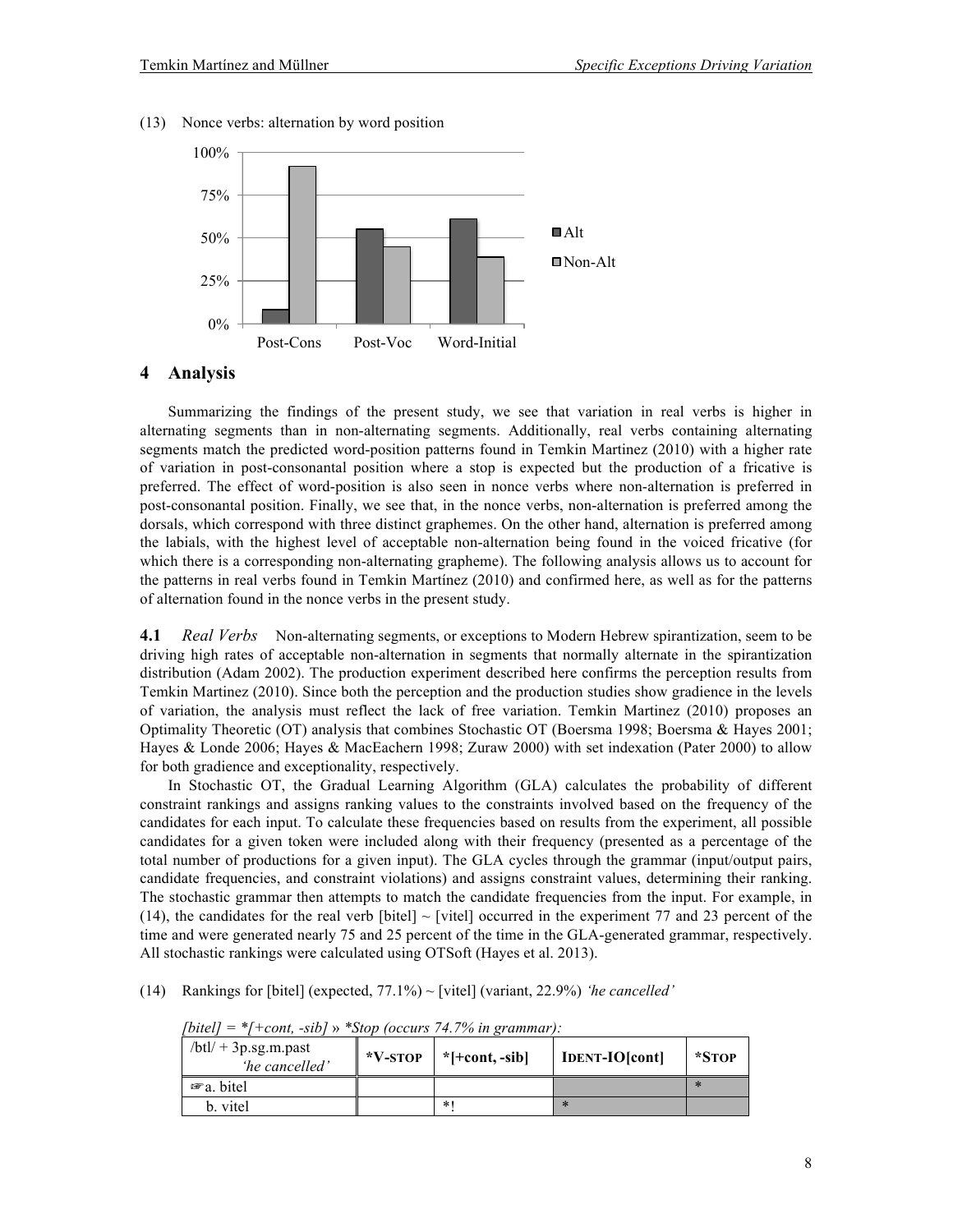| ,,,,,,<br><u>,,,,,,,,</u><br>$/btl/ + 3p_{.}sg.m.$ past<br>'he cancelled' | $\sim$ control to count $\sim$ 20.970 the $\sim$ continuous $\sim$<br>$*V$ -stop | *STOP  | $*$ [+cont, -sib] | <b>IDENT-IO[cont]</b> |
|---------------------------------------------------------------------------|----------------------------------------------------------------------------------|--------|-------------------|-----------------------|
| a. bitel                                                                  |                                                                                  | $\ast$ |                   |                       |
| $\infty$ b. vitel                                                         |                                                                                  |        | ∗                 | $\star$               |

*[vitel] = \*Stop* » *\*[+cont, -sib] (occurs 25.3% in grammar):*

Using only stochastic constraint ranking, we are unable to account for the distinction in acceptable variation between alternating and exceptional segments since the GLA treats both equally. Results from both experiments indicate that variation is significantly less acceptable in exceptional segments. With no set-indexed constraints, the GLA averages the rate of acceptability across all segments, increasing the discrepancy between input and generated frequencies. This is especially problematic in cases like the one illustrated in  $(15)$ , where the roots /kfʔ/ and /kfh/ are acoustically identical but behave quite differently in relation to alternation because /kfʔ/ contains a non-alternating /k/ and /kfh/ contains an alternating /k/. Despite their different behavior and the difference in their input frequencies, candidates for both roots are assigned the same frequency in the generated grammar. As a result, the generated frequency, having to account for both alternating and non-alternating segments simultaneously, is unable to match the input frequencies of either segment type.

|  | (15) /kf?/ 'to freeze' (with non-alternating /k/) and /kfh/ 'to force' (with alternating /k/) |  |  |
|--|-----------------------------------------------------------------------------------------------|--|--|
|  |                                                                                               |  |  |

| <b>Target</b>           | Input     | <b>Target</b>                          | Input     | <b>Generated</b> |
|-------------------------|-----------|----------------------------------------|-----------|------------------|
| (non-alternating $/k$ ) | Frequency | (alternating $/k$ )                    | Frequency | Frequency        |
| [likfo]                 | 0.452     | [likfot]                               | 0.194     | 0.000            |
| [likpo]                 | 0.435     | [likpot]                               | 0.104     | 0.339            |
| $\lceil$ lixfo]         | 0.048     | $\left[\text{li}\chi\text{fot}\right]$ | 0.194     | 0.257            |
| [liχpo]                 | 0.065     | [liχpot]                               | 0.507     | 0.404            |

The combination of set-indexation and Stochastic OT assists in narrowing the gap seen in (15). Setindexation (Pater 2000), an approach used for exceptions, allows for the formation of a set containing only the exceptional elements, along with a cloned constraint that is indexed for the set. The different ranking of the general constraint and the cloned set-indexed constraint allow for differences in alternation. In the case of real verbs in MH, where exceptions rarely alternate, the set-indexed constraint is generally ranked above the relevant markedness constraints. The ranking schema for the combined model is shown in (16). The combined model ranks the probability of the relevant markedness constraints (\*V-STOP, \*[+cont, -sib], and \*STOP) and of two separate faithfulness constraints for the feature [continuant] – one general, the other an indexed clone that applies only to exceptional, non-alternating segments. The values following each constraint on the bottom line represent the frequency with which the constraint outranks the next constraint.

(16) Schema for exceptionality and alternation using the combined model

| $IDENT-IO[cont]_1$                                               | $\rightarrow$ | <b>Markedness constraints</b>                                                                  | $\rightarrow$ | <b>IDENT-IO[cont]</b> |  |
|------------------------------------------------------------------|---------------|------------------------------------------------------------------------------------------------|---------------|-----------------------|--|
| Stochastically ranked to allow different frequencies of variants |               |                                                                                                |               |                       |  |
|                                                                  |               | $IDENT-IO[cont]_1$ (.723) » *V-STOP (.637) » [+cont, -sib] (.592) » *STOP (1) » IDENT-IO[cont] |               |                       |  |

The resulting combined model allows for higher levels of non-alternation in exceptional segments, avoiding violations of the set-indexed faithfulness constraint. At the same time, the model's stochastic rankings of markedness constraints accommodate the higher levels of alternation found in alternating segments, while also allowing for gradient variation. Thus, the combined model allows for both gradience and exceptionality. A tableau illustrating the integration of the combined model as it applies to a real verb is in  $(17)$ . Note that candidate (a), with a post-vocalic  $[f]$  is selected by the algorithm 90 percent of the time, and candidate (b), with a post-vocalic [p] is selected only ten percent of the time. Candidates (c) and (d), containing a word-initial fricative that corresponds to a non-alternating stop in the input, never surface due to their fatal violations of the set-indexed constraint.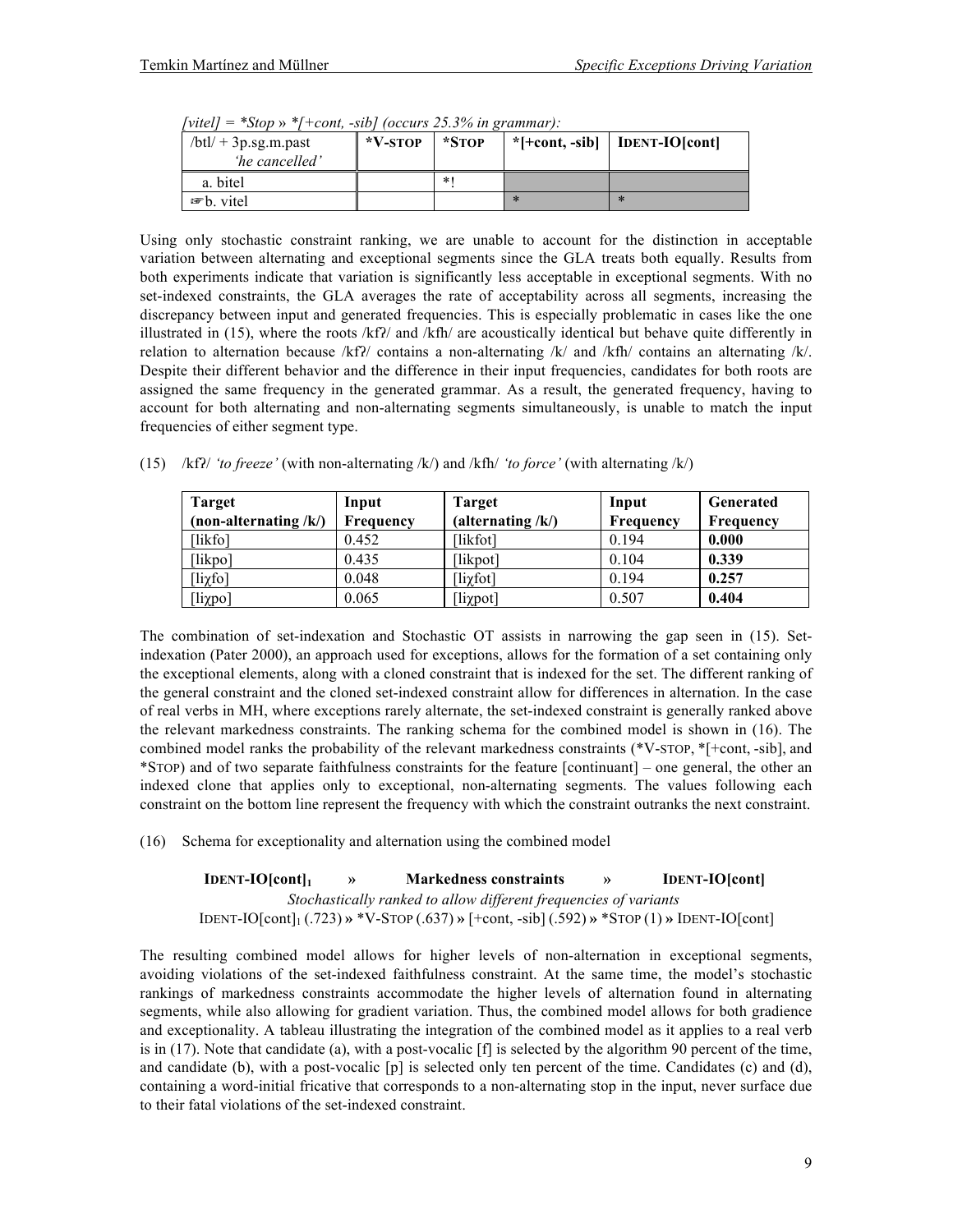| $\left  \right $ $\left  \right $ $\left  \right $ $\left  \right $ $\left  \right $ $\left  \right $ $\left  \right $ $\left  \right $ $\left  \right $ $\left  \right $ $\left  \right $ $\left  \right $ $\left  \right $ $\left  \right $ $\left  \right $ $\left  \right $ $\left  \right $ $\left  \right $ $\left  \right $ $\left  \right $ $\left  \right $ $\left  \right $ $\left  \right $ $\left  \right $ $\left  \$ |                            |            | $\kappa$ apa (variant, 1970) no $\mu$ 020 (K is non anomating) |       |                                      |  |
|------------------------------------------------------------------------------------------------------------------------------------------------------------------------------------------------------------------------------------------------------------------------------------------------------------------------------------------------------------------------------------------------------------------------------------|----------------------------|------------|----------------------------------------------------------------|-------|--------------------------------------|--|
| $/k_1ph$ + 3p.sg.m.past<br>'he froze'                                                                                                                                                                                                                                                                                                                                                                                              | <b>IDENT-IO</b><br>[cont]1 | $*V$ -STOP | $*$ [+cont, -sib]                                              | *STOP | <b>IDENT-IO</b><br>cont <sup>1</sup> |  |
| $\mathcal{F}$ a. k <sub>1</sub> afa (0.9)                                                                                                                                                                                                                                                                                                                                                                                          |                            |            |                                                                |       |                                      |  |
| $\mathcal{F}_b$ . k <sub>1</sub> apa (0.1)                                                                                                                                                                                                                                                                                                                                                                                         |                            | $\ast$     |                                                                | $* *$ |                                      |  |
| c. $\chi_1$ afa                                                                                                                                                                                                                                                                                                                                                                                                                    | $*1$                       |            | $**$                                                           |       | $* *$                                |  |
| d. $\chi_1$ apa                                                                                                                                                                                                                                                                                                                                                                                                                    | $*1$                       |            | $\star$                                                        |       |                                      |  |

[kafa] (expected, 90%) ~ [kapa] (variant, 10%) *'he froze'* (k is non-alternating)

**4.2** *Nonce Verbs* Recall that the nonce verbs were included in the experiment to determine whether there were different preferences for alternation among segments independent of lexical items. Results indicated that upon hearing the dorsals [k] and  $[\chi]$ , participants were significantly less likely to alternate the production of the segment. Additionally, participants produced higher rates of non-alternation upon hearing [v] than upon hearing [b], [p], or [f] – the segments for which there are no distinguishable graphemes for alternation versus non-alternation. These preferences can be accounted for in OT by modifying the combined model described in 4.1. This adjustment involves making available two distinct indexed sets – one for the dorsals, and another for the voiced labial fricative – with corresponding cloned faithfulness constraints for each set. This allows the two indexed subgroups to interact with the contextual markedness constraints at different levels. The constraint rankings for the nonce verbs are provided with their respective frequencies in  $(18)$ .<sup>5</sup>

(18) Constraint rankings for nonce verbs using the modified combined model with two indexed sets

 $IDENT-IO[cont]_{k\gamma}$  (.721)  $\gamma$  \*[FRIC (.732)  $\gamma$  IDENT-IO[cont]<sub>v</sub> (1)  $\gamma$  \*V-STOP (.804)  $\gamma$  IDENT-IO[cont]

Indexation for the two sets (marked above with their corresponding segments as subscripts) is based on the notion of orthographic representation of a given stop/fricative pair. The dorsals, which can be represented by three distinct graphemes, are members of a set whose indexed faithfulness constraint is ranked higher than any markedness constraint at least 72.1 percent of the time. This allows for higher rates of nonalternation in verbs containing these segments. The voiced labial fricative, whose stop counterpart does not have its own grapheme but whose level of non-alternation is higher than those of the other labials, is member of the set whose indexed faithfulness constraint varies in its ranking with the constraint prohibiting word-initial fricatives. The preference to alternate in the remaining labials (for which there is only one grapheme) is driven by the interaction of the two contextual markedness constraints and the un-indexed faithfulness constraint. The differences in frequency of alternation accounted for by using the modified combined model are illustrated in the tableaux below. The tableau in (19), containing a [b] in the input, accounts for high rates of alternation in the segments that do not have multiple graphemes. This is enabled by the interaction of the markedness constraint driving spirantization in post-vocalic position and the unindexed faithfulness constraint.

|  |  |  | (19) [b] in input: Preference for alternation [levatsem] / [livtsom] $(80\%) \sim$ [lebatsem] / [libtsom] $(20\%)$ |  |  |  |  |  |  |  |
|--|--|--|--------------------------------------------------------------------------------------------------------------------|--|--|--|--|--|--|--|
|  |  |  |                                                                                                                    |  |  |  |  |  |  |  |
|  |  |  |                                                                                                                    |  |  |  |  |  |  |  |

| bitsem/                                   | <b>IDENT-IO</b><br>$[cont]_{k\gamma}$ | $*$ [FRIC | <b>IDENT-IO</b><br>$ $ cont $ $ . | *V-STOP | <b>IDENT-IO</b><br>「cont」 |
|-------------------------------------------|---------------------------------------|-----------|-----------------------------------|---------|---------------------------|
| $\mathcal{F}$ a. levatsem & livtsom (0.8) |                                       |           |                                   |         |                           |
| $\mathcal{F}$ b. labatsam & libtsom (0.2) |                                       |           |                                   |         |                           |

Recall that two sets are required to account for the alternation patterns encountered by  $[v]$  in the input as opposed to [k] and  $[\chi]$ . In (20), we see that the variable ranking of the set-indexed faithfulness constraint

<sup>&</sup>lt;sup>5</sup> Note that, for simplicity, we use two contextual markedness constraints in the analysis of nonce verbs - \*V-Stop prohibits post-vocalic stops, and \*[Fric prohibits word-initial fricatives.